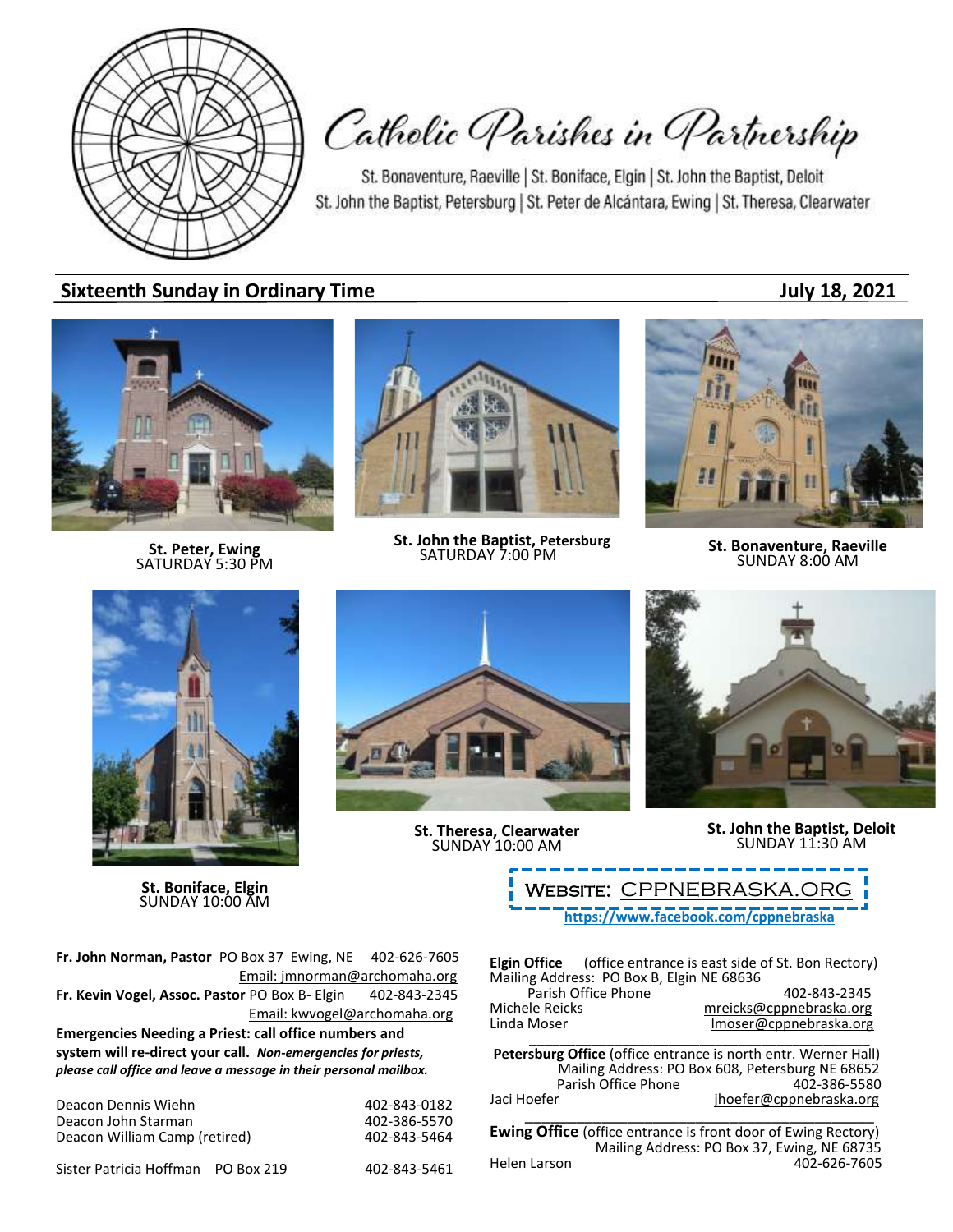# **St. Boniface Elgin**

| Financial Stewardship- St. Boniface- Elgin |              |  |  |  |  |
|--------------------------------------------|--------------|--|--|--|--|
| Sunday (34 Env)                            | \$3,579.00   |  |  |  |  |
| Children's Collection                      | \$11.00      |  |  |  |  |
| Easter                                     | \$20.00      |  |  |  |  |
| Sunday Collection as of Fiscal Week 2      |              |  |  |  |  |
| <b>Budgeted Total</b>                      | \$8,823.54   |  |  |  |  |
| <b>Actual Total</b>                        | \$6,047.50   |  |  |  |  |
| Amount Behind                              | (52, 776.04) |  |  |  |  |

**St. Boniface, St. Bonaventure: Please Remember In Your Prayers:** Jolene Lichty, Terry Dinslage, Laurie Horn, Dave Shrader, Garrett Scholz, Brittney Waldrop, Denise Jamieson, Chris Stargel, Gary Preister, Adam Kester, Matt Golden, Pat Fredrickson, John Jamieson, John King, Janet Sorenson, Barb Ziegler, Judy Stiemle, Leo Seger, Vicky Kolterman, Cheri Schwager, Roxanne McNally, Ken Kasselder, Jim Funk, Jackie Dwyer, Mrs. Kirby Hoefer and unborn child, Dominic Cullenward, Charlotte Cullenward, Stephanie (Bode) Hanzel. **Parishioners:** Neil Childers, Sally Beckman, Marie Cheatum, Loretta Zegers, Juan Hoefer, Pat Evans, Donna Mackel, Gene Heithoff, Kyle Warren, Karlene Moser, Doris Kluthe, Reola Pelster, Gloria Lordemann, Ray Payne, Diane Kluthe, Anonymous, Gary Arehart. **[Please let us know if name can be removed by calling 843-2345.]**

#### **ELGIN PRAYER LINE REQUESTS**

**St. Boniface:** Call Mary Jane Boes 402-843-2379 or JoAnn Beckman 402-843-6287.



**St Boniface Altar Society has a job opening starting in August for church vacuuming 3- 4 times a month.** This job is year round, approximately 2 hours per session and also requires some light trash disposal. Great

job for junior high or high school student. For details and pay, contact Emily Borer at 843-8144.

#### **Men's Circle Donations**

Thank you to all the men of St. Boniface Parish who have given to the Men's Solicitation. If you haven't given your \$75, please do so, as we are short of our goal. **Thank you to the men's circle leaders, Ron Beckman, Jay Evans, Jason Hoefer, Dennis Morgan, David Schiltmeyer and Phil Starman for collecting the donations.** Here is the breakdown of the percentage collected, based on actual vs. potential donors:

|             | Potential | Received | %   |
|-------------|-----------|----------|-----|
| Circle $1-$ | \$2,625   | \$2,450  | 94% |
| Circle $2-$ | \$1,950   | \$1,700  | 85% |
| Circle $3-$ | \$3,000   | \$2,525  | 85% |
| Circle $4-$ | \$2,400   | \$1,900  | 80% |
| Circle $5-$ | \$2,625   | \$2,075  | 74% |
| Circle $6-$ | \$2,475   | \$1,925  | 84% |

**\$12,575 collected of \$15,075 potential (84%)** (we are still accepting these donations)



**Congratulations to Deacon Dennis Wiehn and his wife Rose** on his 38<sup>th</sup> Anniversary of Deacon Ordination (July 17). We are blessed by you!



We pray for the soul of **Lee Nepple** of Des Moines, Iowa, who passed away this week. Lee is the brother of Mary Jane Boes, and uncle of Lisa (Kevin) Schumacher of our parishes. May his

soul and all the souls of the faithful departed, rest in peace. Amen.



**Sweet Corn Time! The Food Committee** is again asking for sweet corn for the Thanksgiving Bazaar. They are asking for it to be frozen in one gallon freezer bags. There will be a signup sheet in the back of St. Boniface Church the weekends of July 24-25 and July 31-August 1,

to mark down how many gallons you wish to donate. *If you cannot sign up at church but plan to freeze sweet corn, please call Emily Borer at 402-843-5350.* Thank you for your continued support of the Bazaar.

#### **SISTER RUTH STARMAN celebrates her Silver Jubilee!**



Benedictine Sister of Perpetual Adoration Ruth Elaine Starman, OSB celebrated her Silver Jubilee of monastic profession surrounded by family and fellow members on July 11, 2021, with a ceremony in the congregation's Adoration Chapel in Clyde, Missouri. Sister Ruth Elaine entered the Benedictine Sisters on Sept.

14, 1993. She made her first monastic profession 25 years ago on July 20, 1996, and her final monastic profession on March 9, 2002. A native of Elgin, Nebraska, she attended Pope John XXIII High School. She later earned a bachelor's of science degree in biology and computer science from the University of Nebraska-Kearney. Prior to her entrance, she was a research assistant at the Uniformed Services University of Health and Sciences in Bethesda, Maryland. Since entering religious life, Sister Ruth Elaine has served the congregation in many ways, including in the altar bread department, as vocation director and as a member of the general council. She has also worked in maintenance, as guest house manager and overseeing the congregation's websites. She is an avid University of Nebraska Cornhuskers fan, enjoys woodworking and plays the piano, the organ and the harp. If you wish to send Sister Ruth a card of congratulations, her address is:

> **Sr. Ruth Starman** 31970 State Hwy. P Clyde MO 64432-8100

# **Financial St. Bonaventure Raeville**

| <b>St. Bonaventure Raeville</b>       |  |  |  |  |  |
|---------------------------------------|--|--|--|--|--|
| \$965.00                              |  |  |  |  |  |
| \$12.00                               |  |  |  |  |  |
| Sunday Collection as of Fiscal Week 2 |  |  |  |  |  |
| \$2,000.00                            |  |  |  |  |  |
| \$2,656.00                            |  |  |  |  |  |
| \$656.00                              |  |  |  |  |  |
|                                       |  |  |  |  |  |

#### **PRAYER LINE REQUESTS**

**St. Bonaventure**: Call Mary Ann Fangman 402-843-6129 or Diane Scholl 402-386



*St. Bonaventure Raeville will mow their parish grounds on Wednesday, July 21.* Your help is needed and very much appreciated.

**St. Bonaventure invites you to celebrate our Parish Feast Day and the survival of COVID restrictions. Please join us at the Raeville parish hall after 8:00 am Mass this Sunday, July 18 to visit and enjoy a complimentary breakfast sandwich, roll and/or fruit. Everyone is welcome!**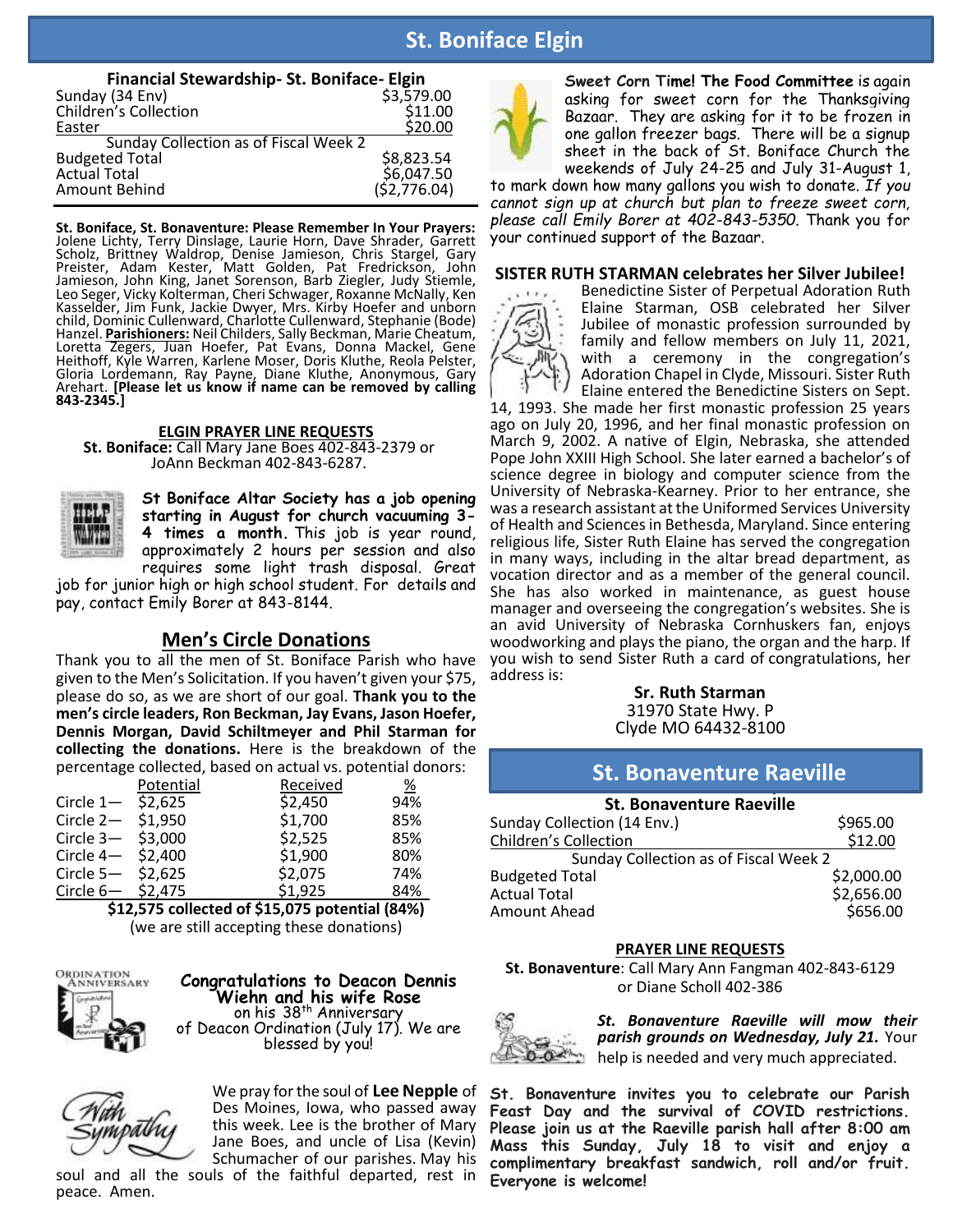# **This Week in Our Parishes…………**

| Day       | <b>Date</b> | <u>Time</u>       | <b>Events</b>                                                          |
|-----------|-------------|-------------------|------------------------------------------------------------------------|
| Sunday    | July 18     | -----------       | St. Bonaventure Parish Brunch following 8am Feast Day Mass             |
| Monday    | July 19     | Noon              | <b>EARLY Bulletin Deadline for the July 25 Bulletin</b>                |
| Monday    | July 19     | $8:00 \text{ pm}$ | St. John's Rosary & Meditation                                         |
| Tuesday   | July 20     | $6:00 \text{ pm}$ | St. John's Petersburg Mow Cemetery (Last Names R-Z) Raindate: Thursday |
| Wednesday | July 21     | .                 | NO Confessions at St. Boniface Church                                  |
| Wednesday | July 21     | ---------         | St. Bonaventure Raeville mow Parish Grounds and Cemetery               |
| Thursday  | July 22     | All Day           | St. Boniface Parish Office Closed All Day                              |
| Friday    | July 23     | All Day           | St. Boniface Parish Office Closed All Day                              |
| Saturday  | July 24     | ----------        | Pope John Alumni Softball Tournament at Petersburg                     |
| Sat/Sun   | July 24-25  |                   | Pennies from Heaven Containers at All Church Entrances                 |

### **Missionary Speaker From Winnebago Is Coming**



**Next weekend, we will host a missionary to speak about their work of bringing the message of Christ to the Poor.** This missionary comes not from Africa or South America, but from Nebraska! The St. Augustine Indian Mission has been serving the needs of American Indians on the Omaha and Winnebago Reservations since 1909. St. Katharine Drexel, the first American-born saint, was our foundress. Fr. Mark Beran works at the Mission and will share his stories with our southern parishes about how St. Augustine Mission makes a difference in the lives of the Indian

children who attend his school. Deacon Don Blackbird, principal, will do the same in our northern parishes. Do not miss this great opportunity to share in the missionary work of the Catholic Church right in our own country. St. Augustine can be reached by phone at (402)878-2402; by mail at St. Augustine Indian Mission P.O. Box GG, Winnebago, NE 68071 or on the web at www.staugustinemission.org if you have any questions or would like to learn more about St. Augustine Indian Mission. A second collection will be taken up next week at all our parishes.

# **EMHC or Lector Training**

**If you wish to serve your parish as an EMHC or Lector, there will be upcoming online liturgical formation**  Ways you can **sessions in August.** There will be a 90-minute, prerequisite Zoom session offered on two occasions. Options are: Sunday, August 8 from 2:00 - 3:30 pm or Wednesday, August 18 from 6:30 - 8:00 pm. Candidates will return a follow-up form upon completion of the course. To register for this training, please call the Elgin parish office at 402-843-2345 **prior to August 1** to let them know your name, email address, whether you want to be trained as EMHC or Lector, and what training date you prefer they will get you signed up for the Zoom session.

 **Financial Stewardship**

**St. John's – Petersburg** Loose/Plate \$31.00<br>Fuel: \$50.00 Children \$8.00 Maintenance: \$50.00



í

**St John's Petersburg Cemetery Mowing Tuesday, July 20 (Last Names R-Z)** will mow at 6 pm (rain date Thursday). Parishioners are encouraged to mow/trim at your convenience if

the time is not compatible with your schedule.



**Bazaar Sign Up Sheets are in the Main West Entrance of Church – Please take a moment to sign up.** Thank You.

**Items or cash donations are needed for the St. John's Parish Bazaar Mini Auction coming up on Labor Day weekend**! **Please contact Gene and Theresa Knust 402-843-8862 or**



**Dave and Jeanette Henn [402-843-8861](tel:402-386-5507) or 402-843-8460 or email [jhenn526@gmail.com](mailto:jhenn526@gmail.com) if you would like to donate something for the auction. Thank you!**



**St. John's Petersburg is looking for 1 more Parish Council Member, 2 Endowment & Finance Committee Members, and WorkForce Bar members.** If you are interested in volunteering for any of these positions, please call Jerry Faust at 402-843- 8200 or Hank Thieman at 402-447-4183.

**St. John's Petersburg St. Peter's St. Theresa's St. John's Deloit**

> **Financial Stewardship St. Peter's Ewing**  July 11: \$652.00

**St. John's Deloit** July 11: \$674.00 Building Fund: \$20.00 Pennies from Heaven: \$8.60

> **St. Theresa's** July 11: \$972.00

#### **FOR ALL HAVING SPECIAL NEEDS**

**St. Peter's**: Andy Rotherham, Bob Walnofer, George Wright, Nicki Dougherty, Donna Knapp, Anslee Ostergard, Kathi Retwisch, Steve Koenig, Butch Sojka, Sister Joseph, Jeanette Tomjack, Sharon Ward, Yvonne Duggan, Marie Vandersnick and Myra (Rotherham) Schwebel. **(To start prayerline, call Lavonne Sisson 402-626-7755) St Theresa's:** Olivia Anderson, Leo Starman, Nate Thiele and Adam Kester. **(To start prayerline, call Teresa Kester 402-750-0262) St. John's:** Jim Funk, Pat McLain, Jason Ratzloff, Keith Palmer, Darlene Schueth and Carl Ernesti. **(To start prayerline, call Jeanne Knievel 402-929-0847**



THIS WEEK: **Early Bulletin Deadline for the July 25 Bulletin is MONDAY NOON, July 19. This is also the August Calendar deadline. Thank you!**